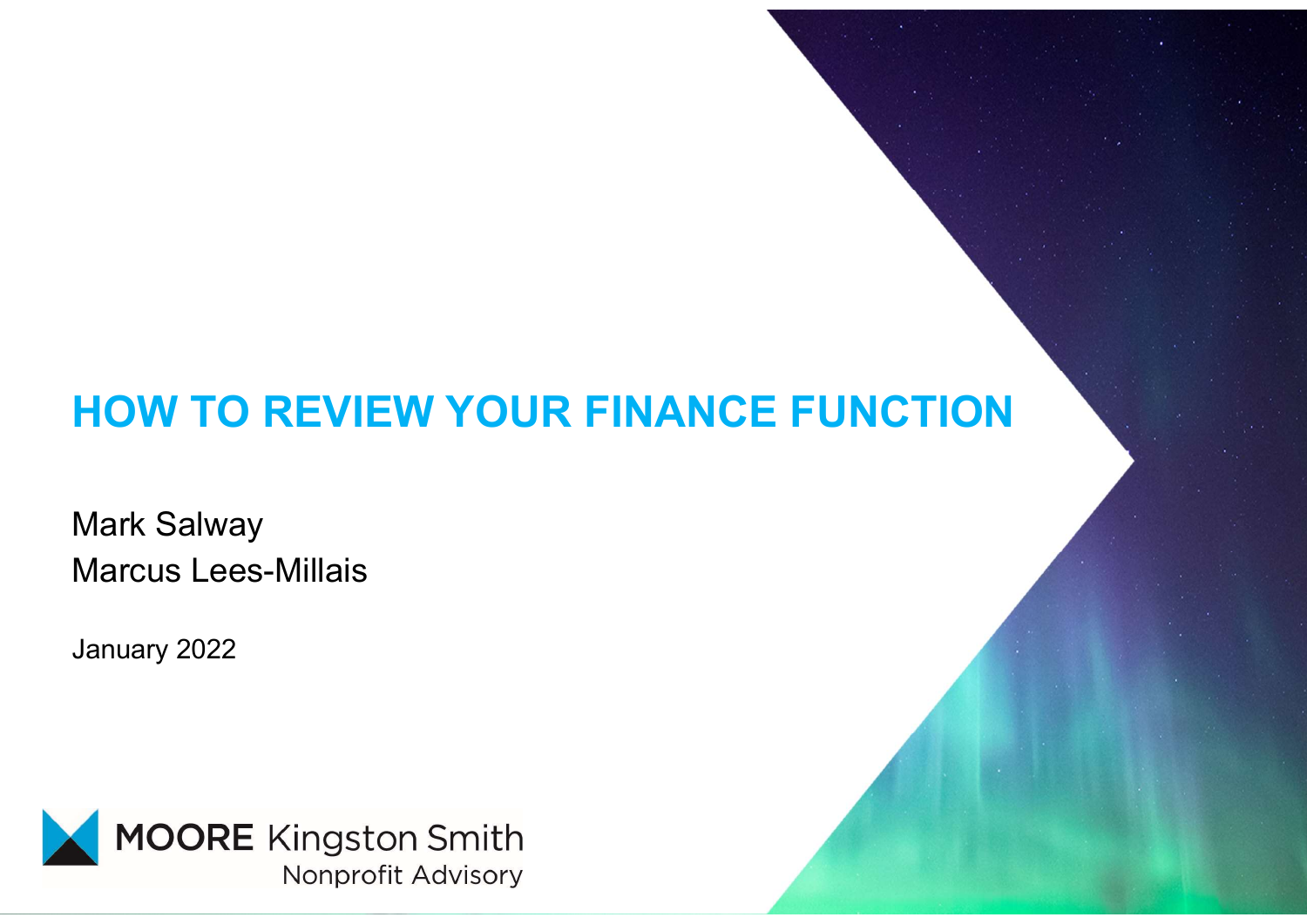### MKS NONPROFIT ADVISORY TEAM VEN MONTROFIT ADVISORY TEAM MKS NONPROFIT ADVISORY TEAM MKS NONPROFIT ADVISORY TEAM<br>
Impact Management<br>
• Predictive impact modelling<br>
• Covid-19 impact assessment<br>
Good Financial Management

#### Impact Management

- 
- 
- 

#### Good Financial Management

- 
- 
- 

#### Strategic Fundraising Advice

- 
- 
- 



Helping your charity's beneficiaries by Helping your<br>
charity's<br>
beneficiaries by<br>
enabling you to<br>
understand the<br>
act of your work<br>
d build financial understand the impact of your work and build financial sustainability through fundraising and addressing business models.

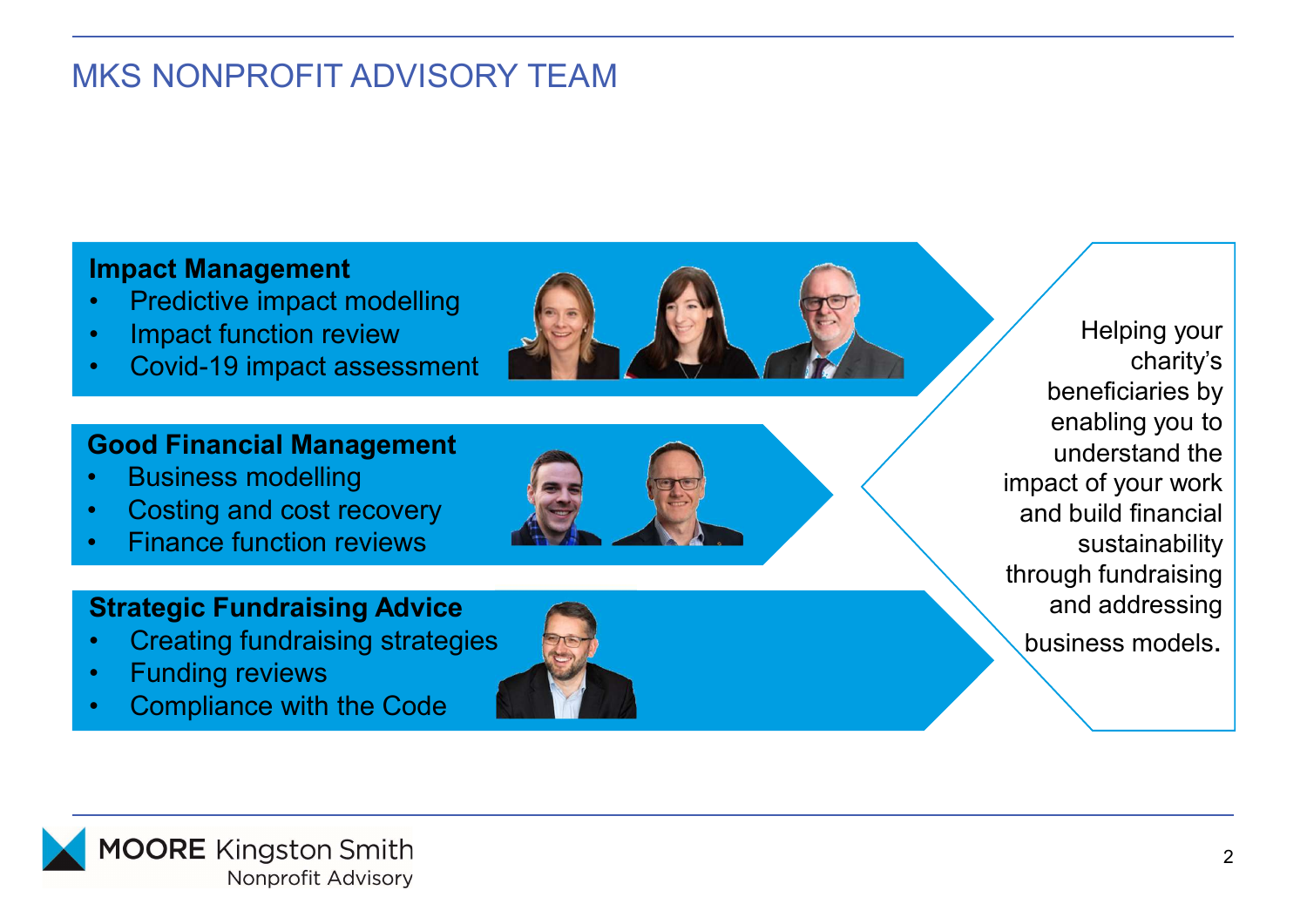#### LOTS COMING UP ... STAY CONNECTED!

#### Training Half Days

Wednesday 23rd February: How to review your finance function

Thursday  $10<sup>th</sup>$  March: How to review your finance  $\begin{bmatrix} 1 & 1 \end{bmatrix}$ function

Thursday 31<sup>st</sup> March: How to optimise the social | . value of your organisation

#### Webinars and Events

Thursday 10<sup>th</sup> March: Achieving social value for money

#### Useful resources on our MKSFM website

- What we do and how we can help you
- What have we learnt since Lockdown?
- Fundraising through a Crisis
- **Effective grant applications in Covid-19**
- MKSFM Impact Measurement Toolkit
- Full Cost Recovery webinar and thought-piece
- The Strategic Sweet Spot where Impact and Finance meet
- **ED!**<br>
Useful resources on our MKSFM website<br>
 What we do and how we can help you<br>
 What have we learnt since Lockdown?<br>
 Endraising through a Crisis<br>
 Effective grant applications in Covid-19<br>
 MKSFM Impact Measurem are available to be watched online on our website or through the MKS YouTube channel.

Ongoing services: bid-writing, cost recovery, impact measurement, stakeholder engagement, fundraising, finance function reviews, business modelling

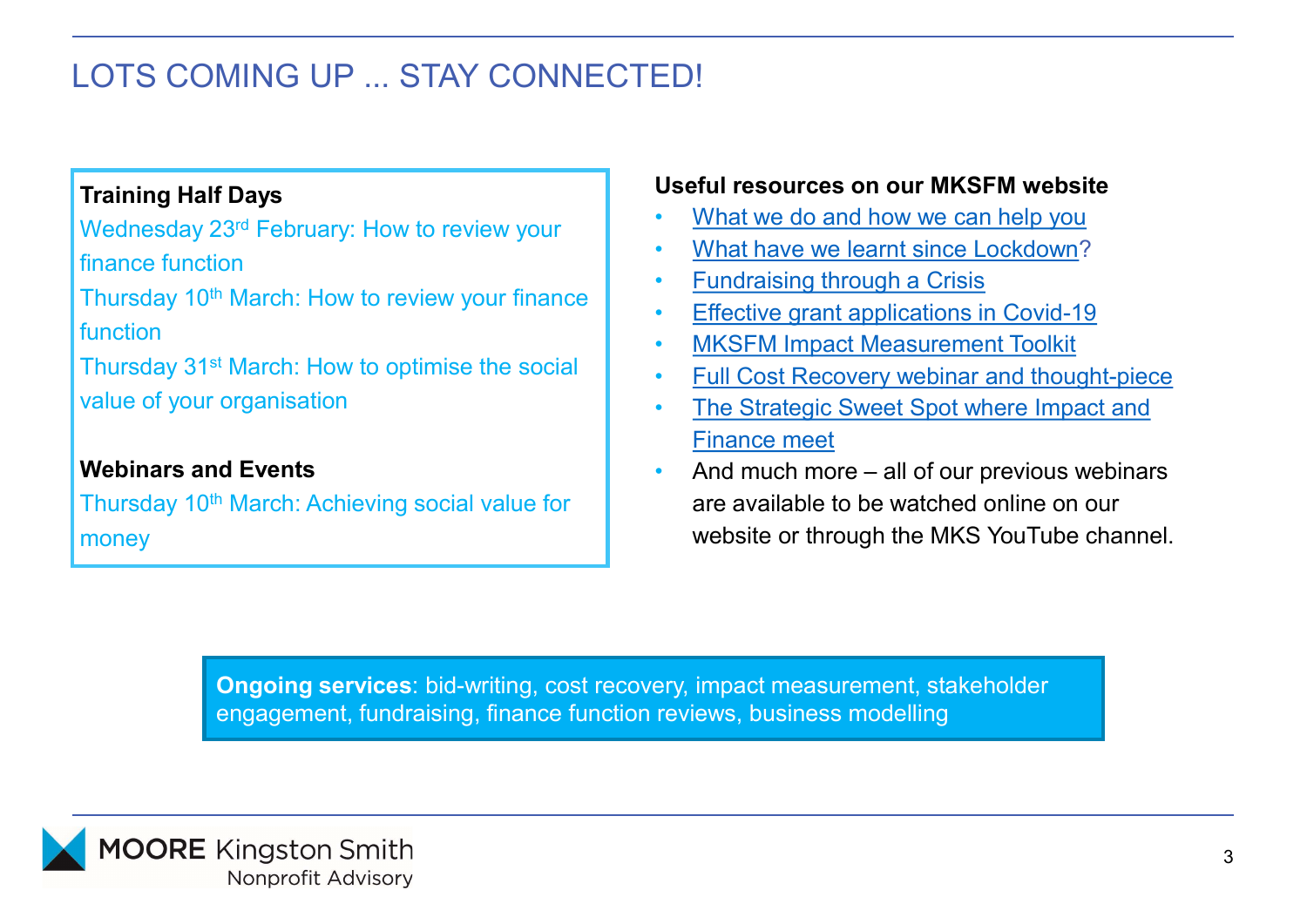#### ELEMENTS OF A FINANCE FUNCTION

| <b>TS OF A FINANCE FUNCTION</b>                                                           |                                         |
|-------------------------------------------------------------------------------------------|-----------------------------------------|
| <b>People</b>                                                                             | <b>Process &amp; procedure</b>          |
| Does your organisation have the                                                           | Are your organisation's                 |
| right people in place, with the right                                                     | processes and procedures                |
| financial skills?                                                                         | proportionate and appropriate?          |
| <b>Governance</b>                                                                         | Do we have effective oversight          |
| overheads)?                                                                               | on financial matters (including         |
| <b>Business Model</b><br>Do we have an effective<br>business model?<br><b>Systems and</b> | <b>Management</b><br><b>Information</b> |
| <b>Technology</b>                                                                         | Are we measuring the important          |
| Do we have the right systems and                                                          | financial and non-financial             |
| technology in place to manage the                                                         | information to effectively manage       |
| organisation?                                                                             | the organisation?                       |

© Bayes Business School CCE

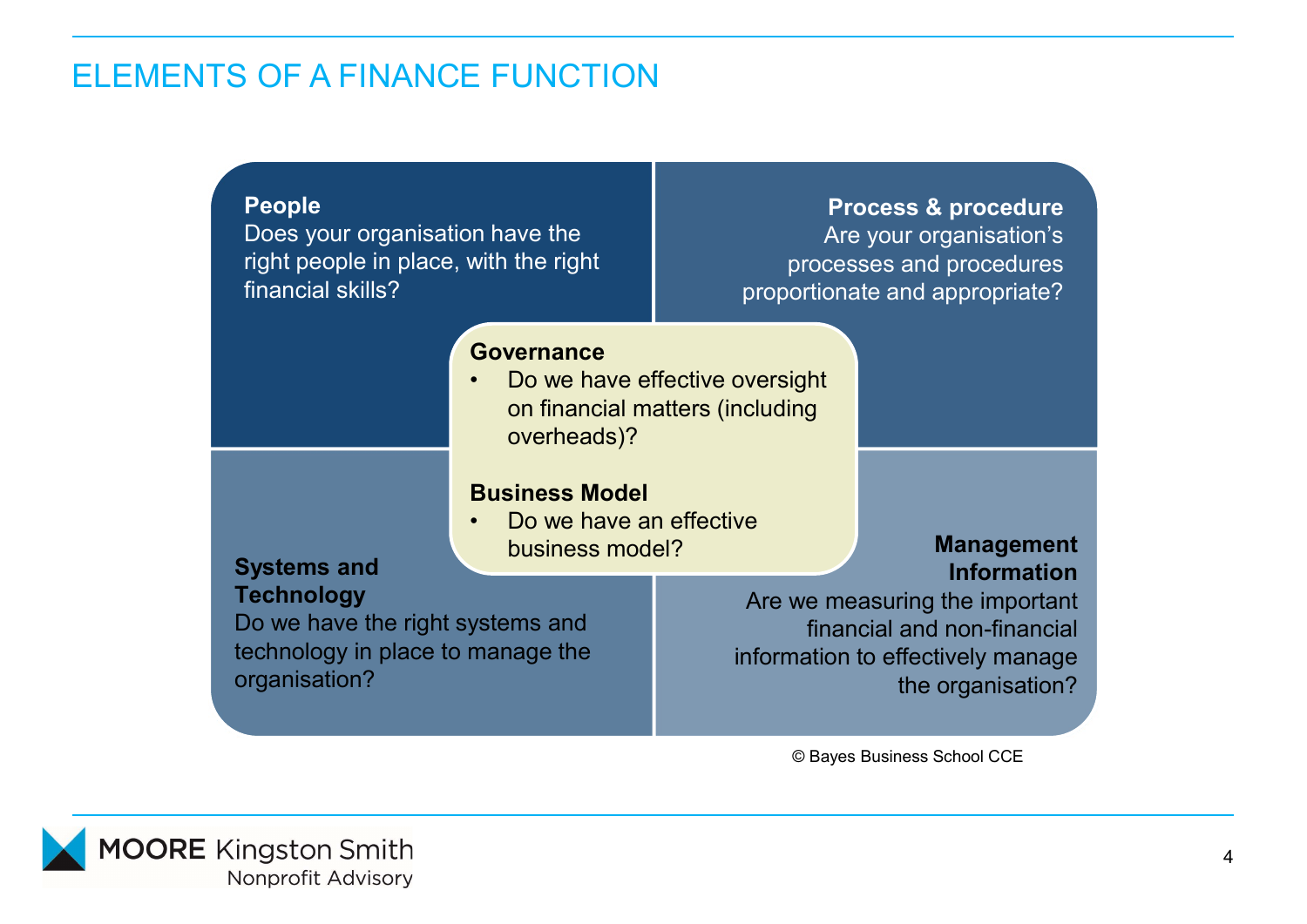#### ELEMENTS OF A FINANCE FUNCTION



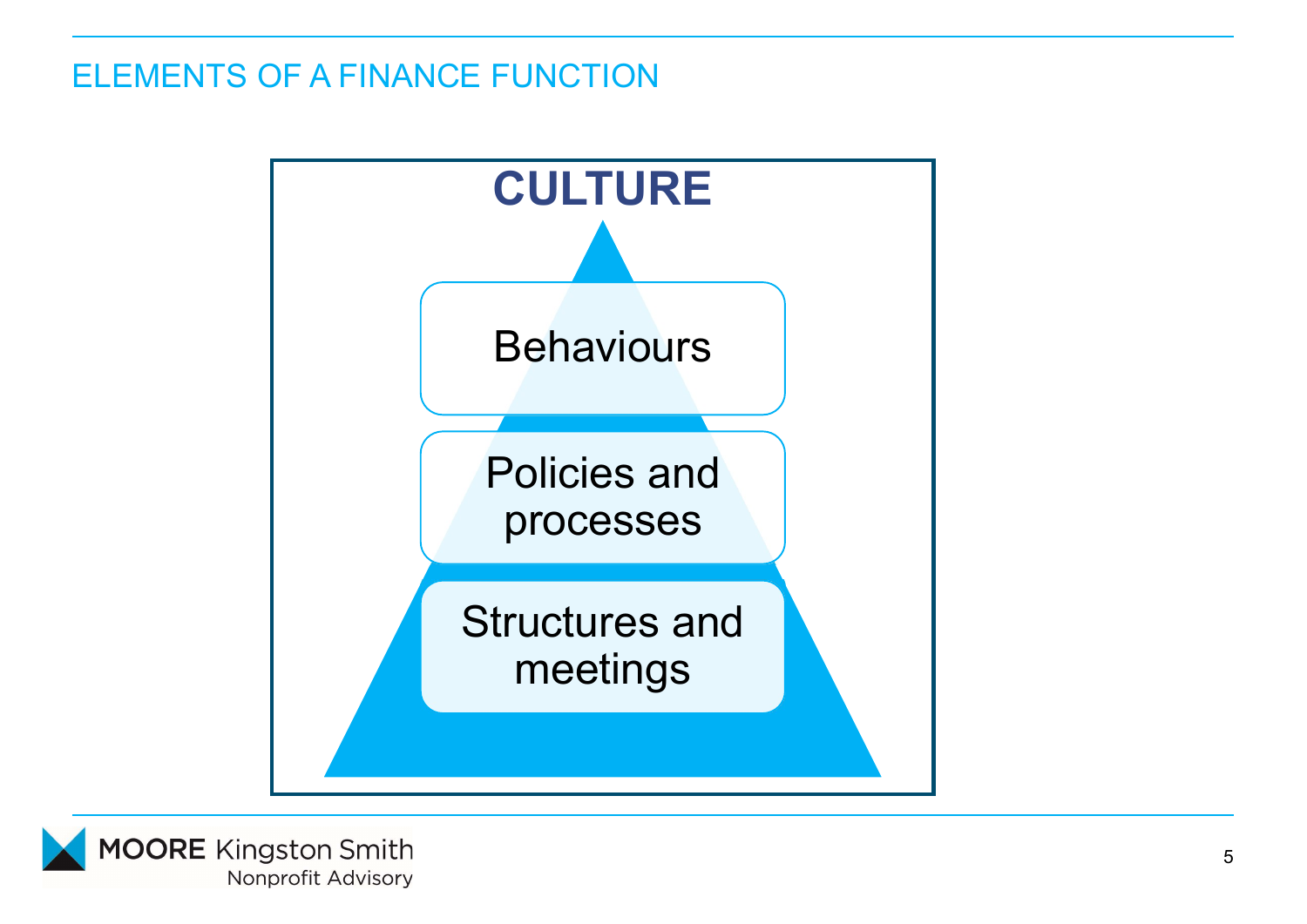#### WHAT ARE YOU SPENDING YOUR TIME DOING?



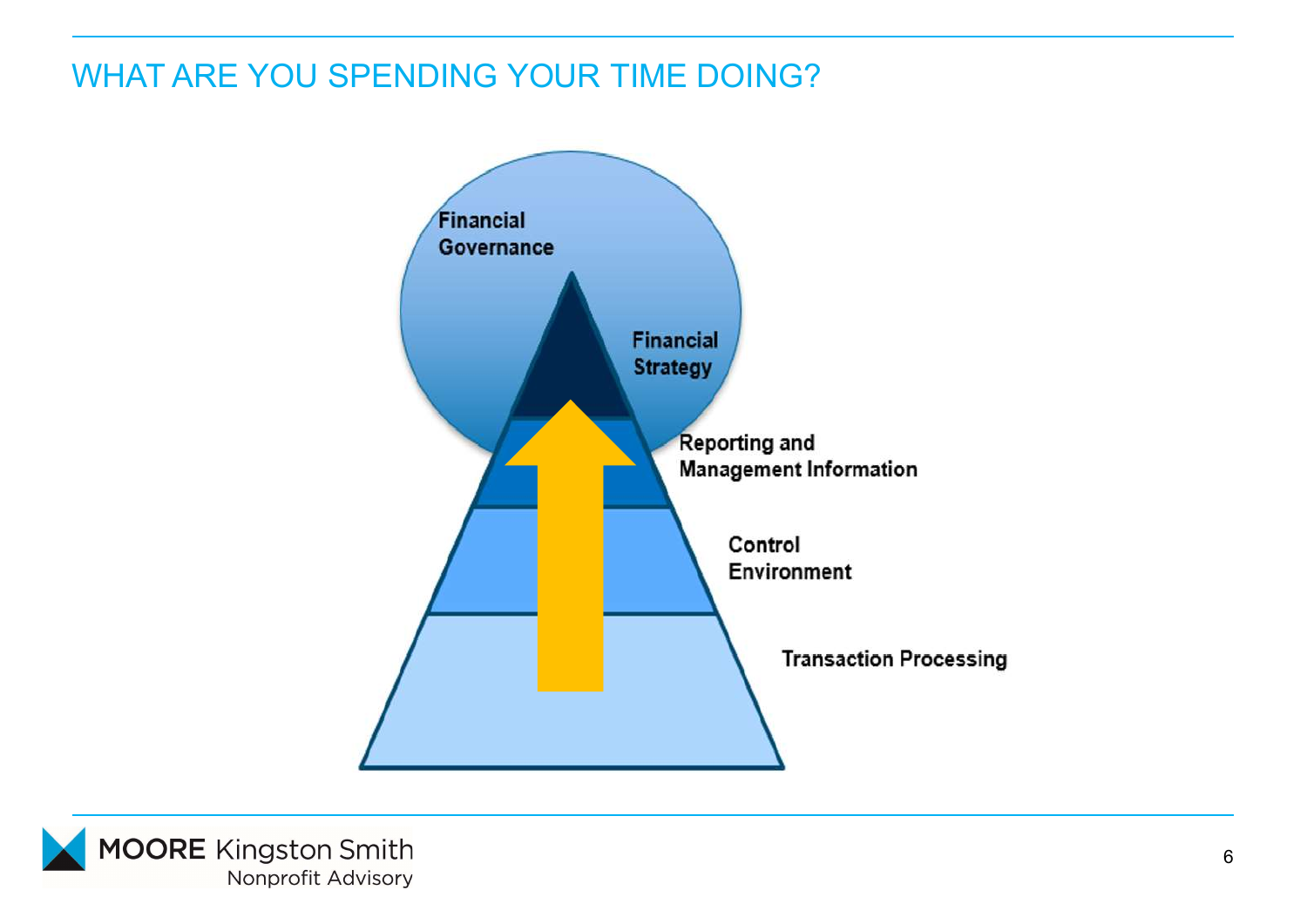#### HOW COULD YOU SPEND THAT TIME DIFFERENTLY?



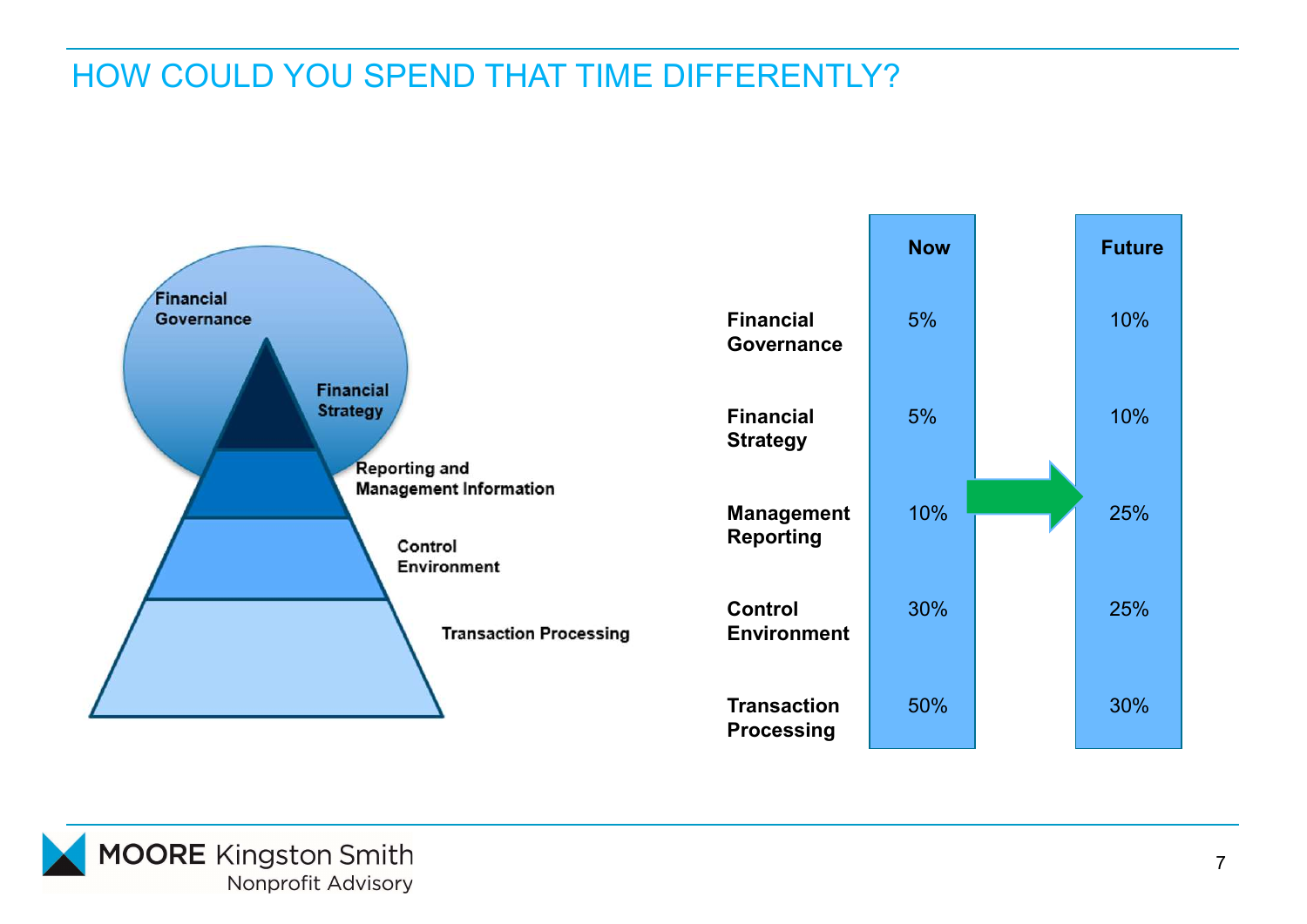#### WHAT YOU COULD SPEND YOUR TIME DOING – A CORPORATE TAKE



but does highlight the change potential.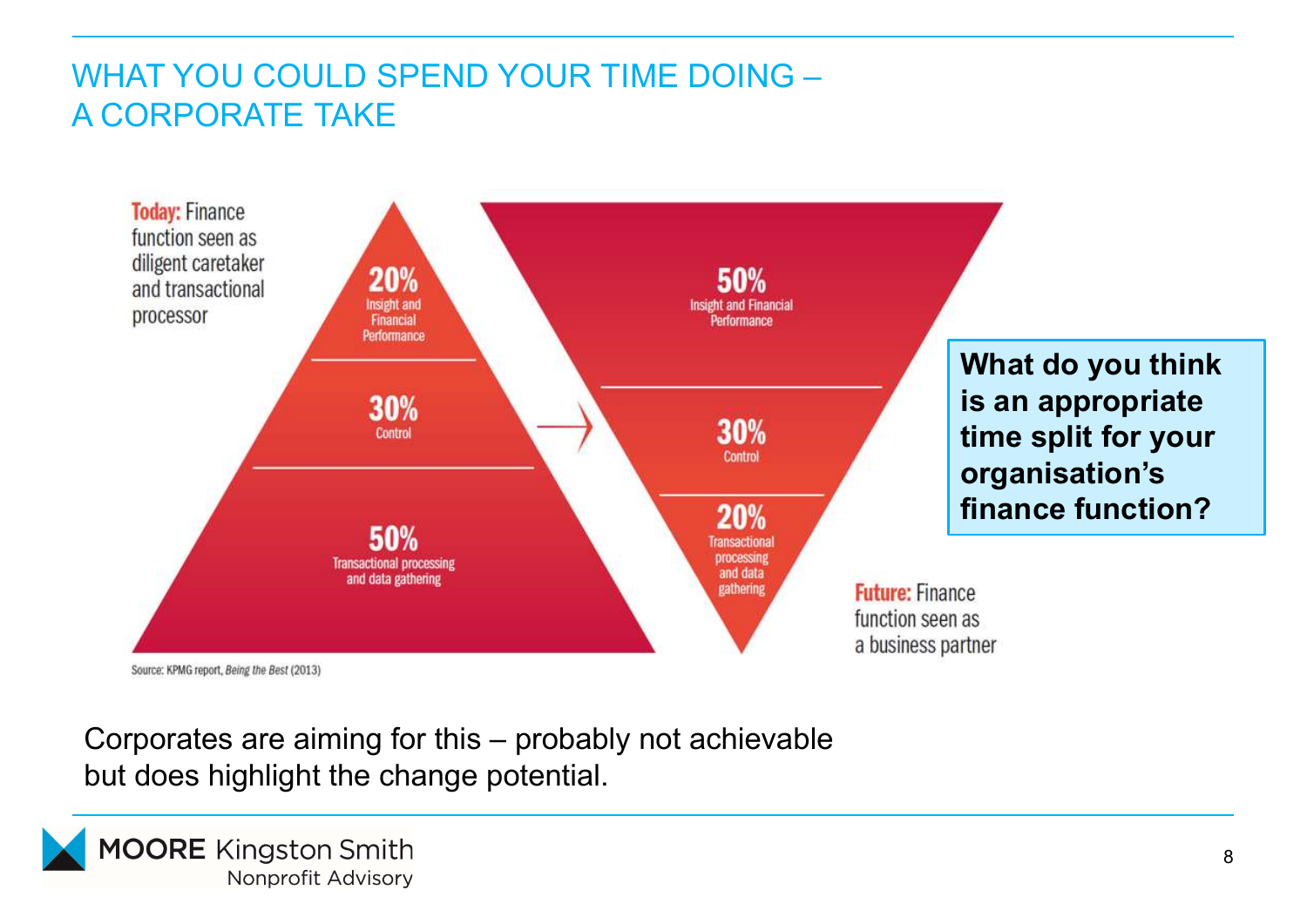#### When did you last review the different aspects of your finance function?



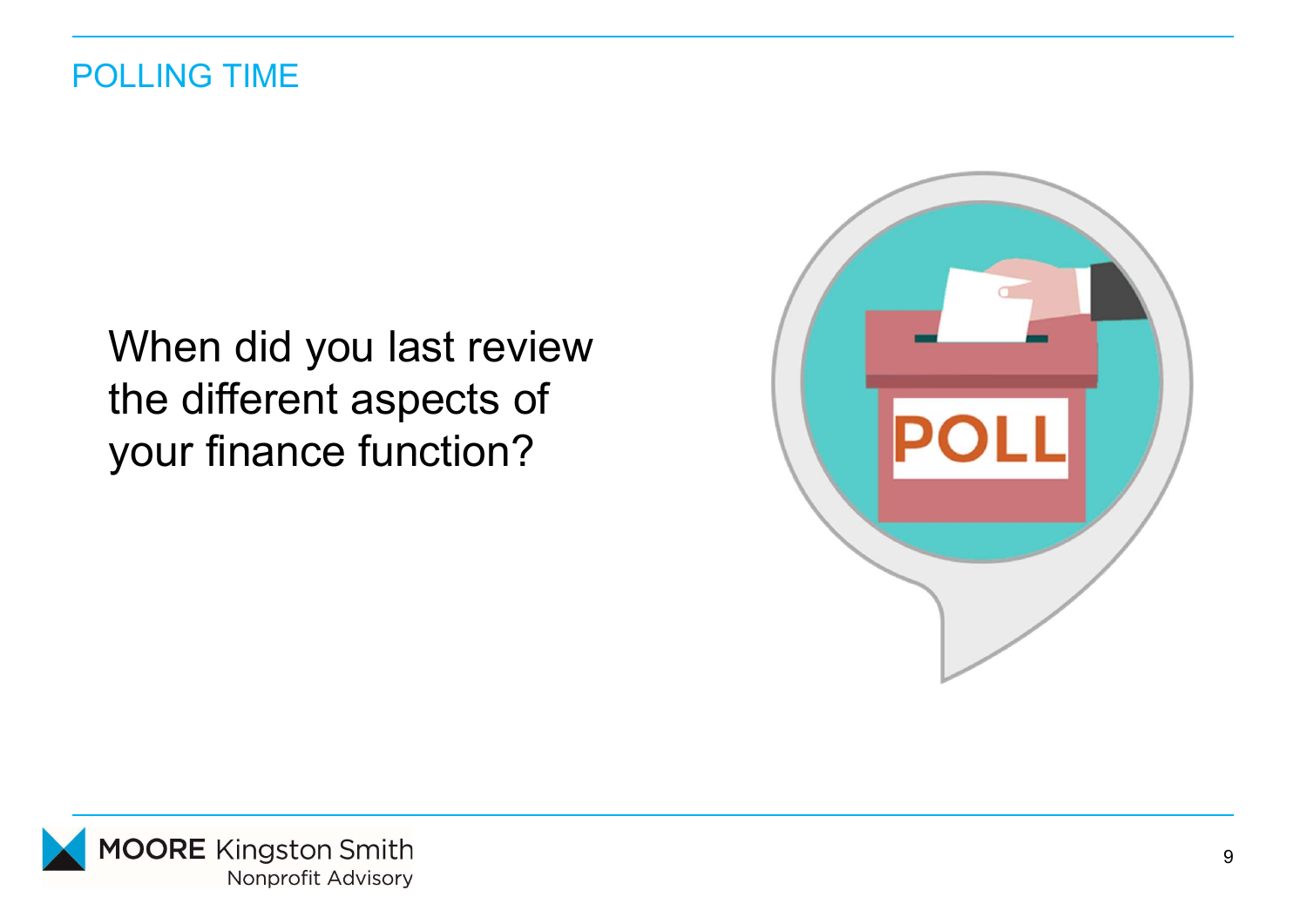#### DOING MORE VALUE ADD ACTIVITIES AND BUSINESS PARTNERING



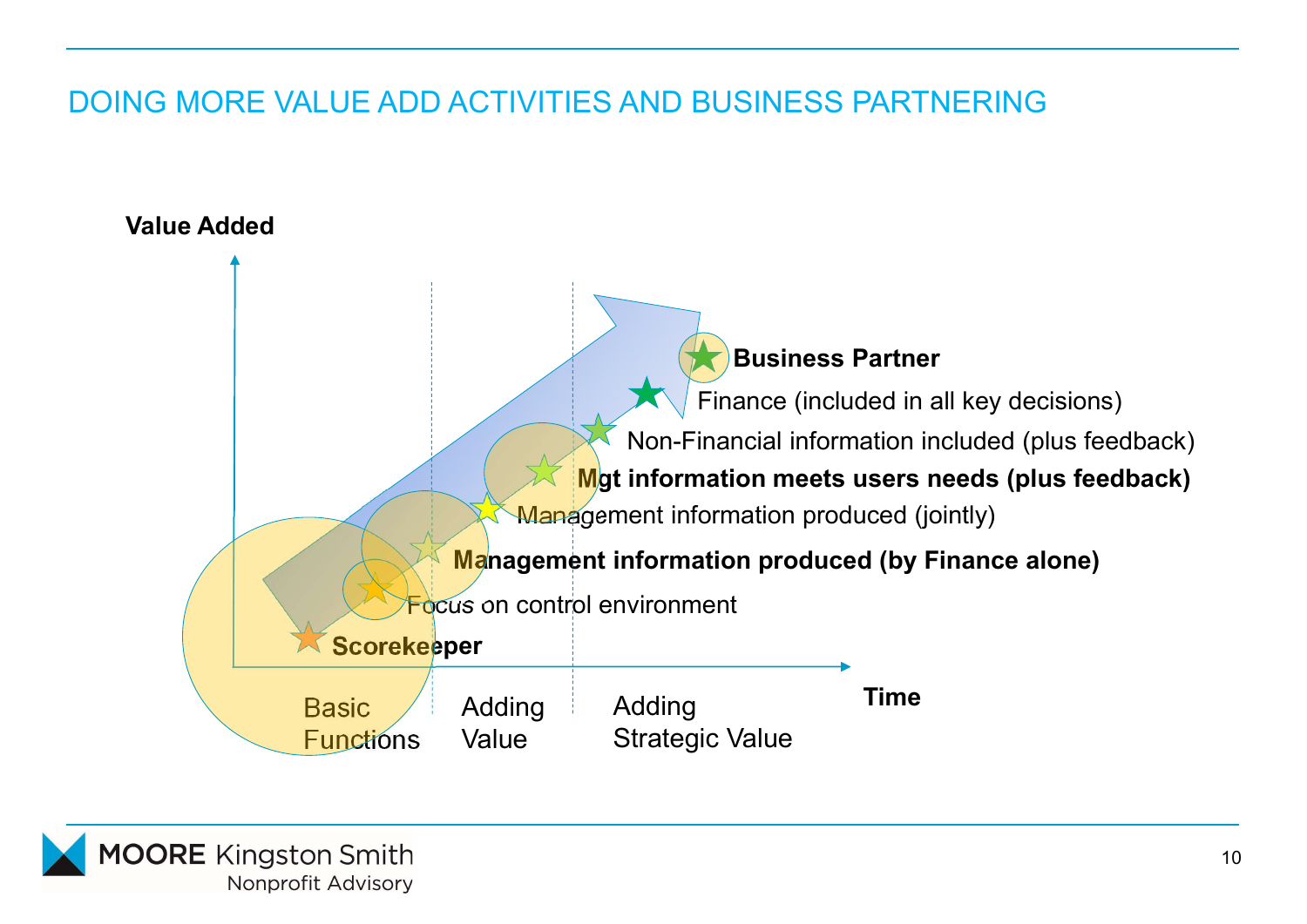## KEEP FOCUSED – WHAT ARE YOUR BIGGEST LEVERS? EEP FOCUSED – WHAT ARE YOUR BIGG<br>Step 1: Manual Entry<br>Step 2: Purchase Orders EEP FOCUSED – WHAT ARE YOUR BIGG<br>Step 1: Manual Entry<br>Step 2: Purchase Orders<br>Step 3: Month-end close EEP FOCUSED – WHAT ARE YOUR BIGC<br>Step 1: Manual Entry<br>Step 2: Purchase Orders<br>Step 3: Month-end close<br>Step 4: A decent reporting tool

**Step 4:** A decent reporting tool

**Step 5:** Cadence of reporting and flash figures



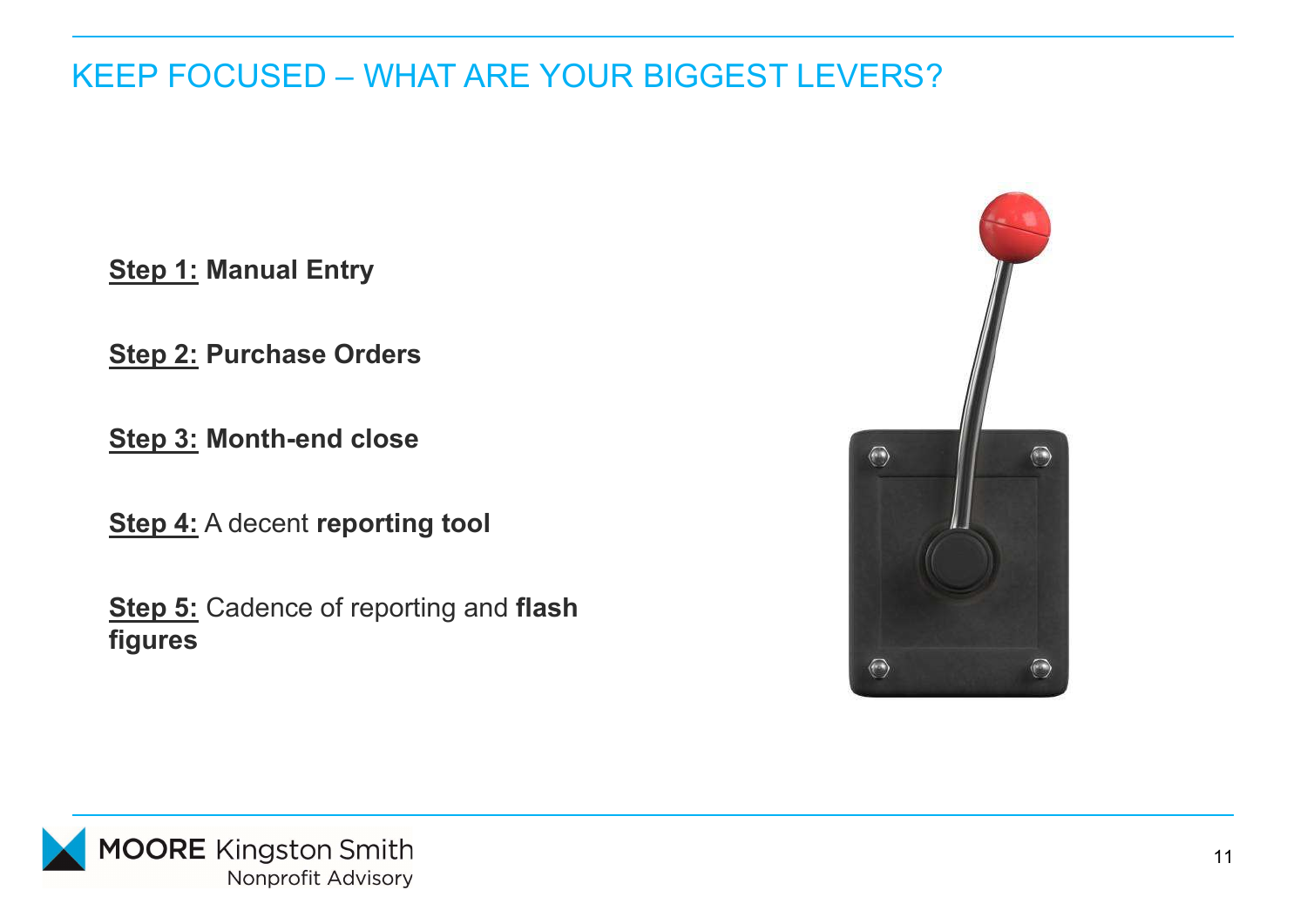# MANAGEMENT INFORMATION – WHAT COMES OUT THE OTHER END

**O** Forward looking

 $\Box$  Timely

**□ Relevant**